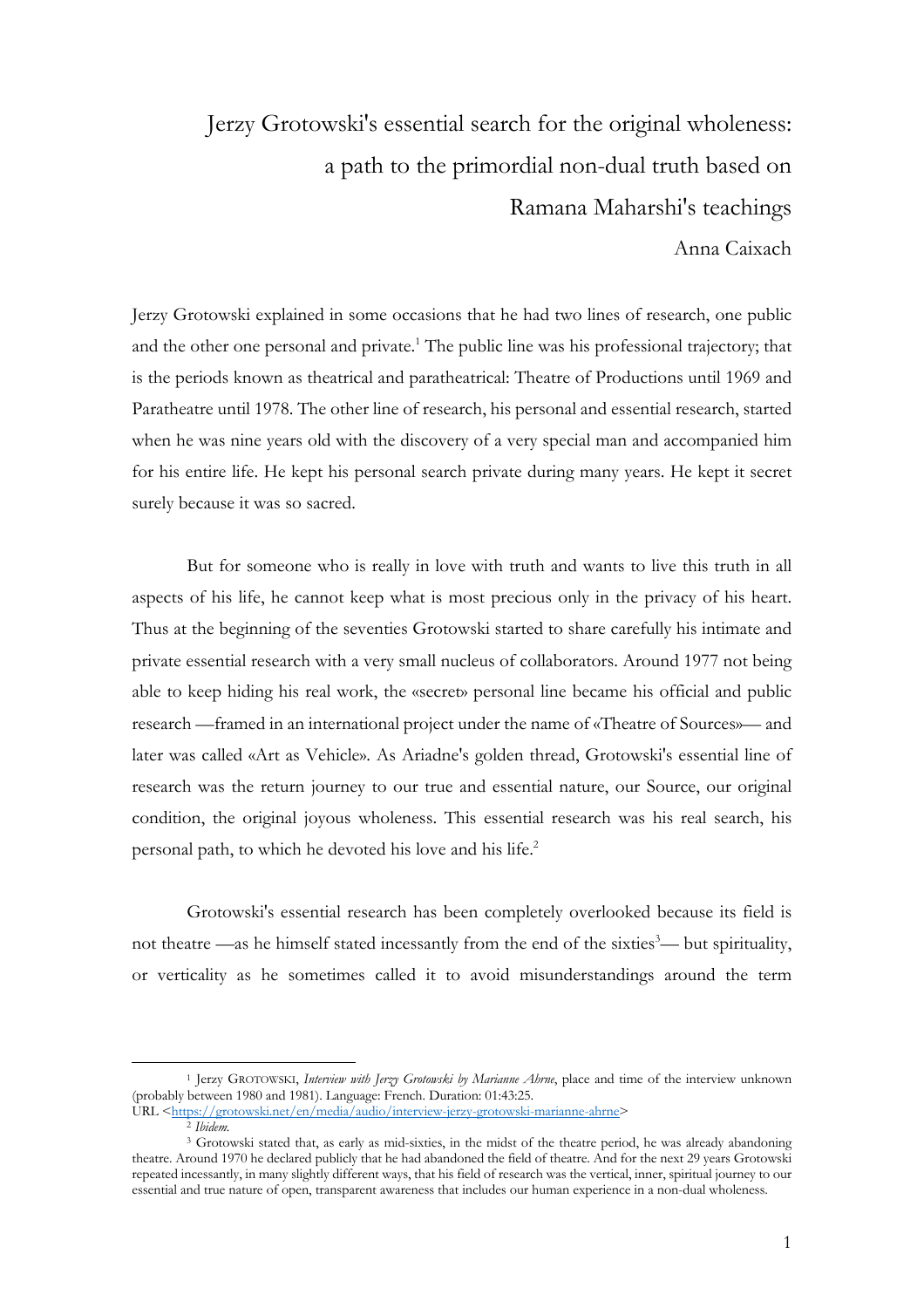«spirituality».<sup>4</sup> Which is not something esoteric or metaphysical but a completely experiential process —as it includes our experience of the body-mind and world— that traditions have formulated as vertical —in reference to the vertical inner axe of the depths of our Being or as central —in reference to the deepest and innermost center in us. Somehow this «searching for the essential» was already clearly intuited by some of his close collaborators and friends as Peter Brook,<sup>5</sup> Eugenio Barba,<sup>6</sup> Ludwik Flaszen,<sup>7</sup> and also by Richard Schechner who in stated that Grotowski had a life-long spiritual essential research that had not yet been studied, <sup>8</sup> linked to his inner journey. Question that Grotowski, at the end of his life, admitted publicly to be true and to have a great importance.<sup>9</sup> By some people very close to Grotowski he was considered a spiritual teacher devoted and always faithful to the Indian sage Ramana Maharshi.<sup>10</sup>

Grotowski arrived to Nienadówka in 1940 at the age of seven, with his mother and brother, scaping from the Nazi occupation and lived in a farm for four years. That was a moment of destruction but at the same time it was a second birth for him, he felt a new life was beginning. The roots of his essential research started there. They were spontaneous direct experiences of the origin, of his original and true nature, as he would explain years later.<sup>11</sup> It was a deep connection with nature, where he felt transported by the light of the natural world to the original wholeness. A profound, total, global, non-rational understanding, a luminous explosion that established him spontaneously in the original silent

<sup>4</sup> Grotowski used the term «spirituality» very carefully to avoid the wrong connotations currently superimposed on the term. Grotowski understands «spirituality» in his original meaning namely the path to our true self and the abiding in our true and essential nature of unlimited awareness. A complete path that includes lovingly the body and the world, becoming a way of living or a spiritual life. As in the tradition, Grotowski uses the terms «spirituality» «interiority» and «verticality» as synonyms.

<sup>5</sup> Brook considers Grotowski's research as the natural evolution of a great spiritual tradition. *Cf.* Peter BROOK, «Grotowski, Art as a Vehicle» (1987) in *With Grotowski. Theatre is just a form*, edited by Georges Banu and Grzegorz Ziólkowski with Paul Allain, Instytut im. Jerzego Grotowskiego, Wrocław, 2009 (first Polish edition: 2007), p. 31-35.

<sup>6</sup> Barba defined Grotowski's whole trajectory as a spiritual search and a spiritual practice. Eugenio BARBA, *La tierra de cenizas y diamantes. Mi aprendizaje en Polonia. Seguido de 26 cartas de Jerzy Grotowski a Eugenio Barba*, Octaedro, Barcelona, 2000 (1ª ed. italiana: 1998), p. 65.

<sup>7</sup> «Ha cercato con insistenza un modo per aprirsi un varco verso l'Essenza, per toccare con tutto se stesso il Fondamento, per provare "Ciò Che È".» *Cf*. Ludwik FLASZEN*,* «Se ne è andato», in *Essere un uomo totale. Autori polachi su Grotowski. L'ultimo decennio*, edited by J. Degler and G. Ziółkowski, Titivillus, Corazzano (Pisa), 2005, p. 128-133.

<sup>8</sup> «The Grotowski work is fundamentally spiritual». *Cf*. Richard SCHECHNER, «Exoduction», in *The Grotowski Sourcebook*, edited by Lisa Wolford and Richard Schechner, Routledge, New York, 1997, p. 458-492.

<sup>9</sup> «[…] a questo saggio che trovo di grande importanza […]. A mia conoscenza, tra tutti i testi a proposito delle attività della mia vita intera, il saggio di Schechner è il solo che tenti di toccare in globalità ciò che chiama il mio *searching for the essential*.» *Cf*. Jerzy GROTOWSKI, «Nota per gli amici» (1998), in *Grotowski. Testi 1954-1998. Volume IV. L'arte come veicolo (1984-1998)*, edited by Carla Pollastrelli with collaboration of Mario Biagini and Thomas Richards, La casa Usher, Florència, 2016 (first Polish edition: 2012), p. 161-162.

<sup>10</sup> Ludwik FLASZEN*,* «Se ne è andato», in *Essere un uomo totale. Autori polachi su Grotowski. L'ultimo decennio*, edited by J. Degler and G. Ziółkowski, Titivillus, Corazzano (Pisa), 2005, p. 132. And, Eugenio BARBA, *Tierra de cenizas y diamantes*, p.

<sup>167.</sup> In 1996 Grotowski said to Barba that he had always and still considered Ramana Maharshi to be his inner teacher.<br><sup>11</sup> Cf. Jerzy GROTOWSKI, «Theatre of Sources» (1979-1982), in *The Grotowski Sourcebook*, edited by Lis and Richard Schechner, Routledge, New York, 1997, p. 250-268.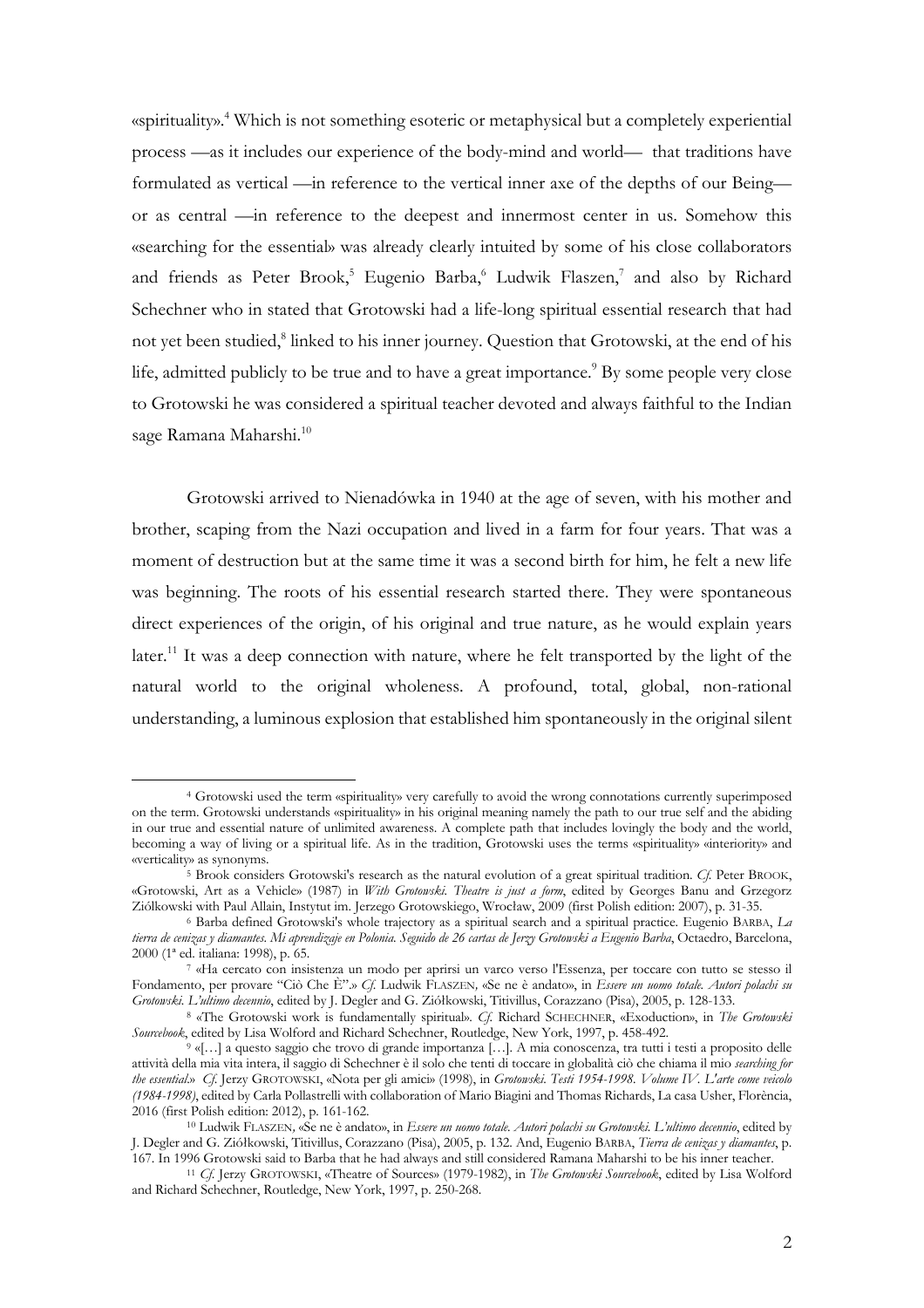and peaceful fullness where there is no room for suffering. To return to the experience of the original joyous wholeness became his primordial desire and the profound motivation of his essential research.

During war time, around the age of nine he read Paul Brunton's book *A Search in*  Secret India,<sup>12</sup> and was fascinated with the great sage from Arunachala, Sri Ramana Maharshi.<sup>13</sup> With this book he discovered that the return journey to our original condition, connected to the direct experiences of the origin that he had briefly tasted, was possible through the spiritual path indicated by Ramana in his non-dual teachings in the Advaita Vedanta tradition. A practical return journey to the Source of what we are  $14$  —the original wholeness, our essential and true nature of pure consciousness— that Grotowski started to practice at that moment following the instructions of Ramana,<sup>15</sup> who then became and would always be his spiritual teacher. This was his initiation to spiritual life, the beginning of his true inner journey<sup>16</sup> that he would follow and deepen during all his life and that Grotowski himself would consider his legacy. That was the beginning of his essential search.

After reading Brunton's book he copied all the answers given by Ramana and made a set of notes with the title «Notes on Initiation».17 They were notes about his initiation with Ramana on how to practice the inner path of Self-enquiry to abide in his true Self and on how to enter into direct perception —without the filter of the conceptual conditioned mind—, a perception also called spiritual, original or non-dual; that is the perception of the infinite essence in everything, thus living the real nature of experience. His brother photographed a picture of Ramana and of his ashram and Mount Arunachala from the book, and Grotowski never parted with these pictures. Some time later he also read all the teachings of Ramana. He had translations of Brunton's book in different languages and made everyone working with him to read the chapters about Ramana.

<sup>12</sup> Paul BRUNTON, *A Search in Secret India*, Ryder & Co., London, 1934.

<sup>13</sup> Ramana Maharshi (1879-1950) is widely acknowledged as being one of the outstanding Indian sages of modern times. His teachings are framed in the Advaita Vedanta tradition and the non-dual understanding.

<sup>14</sup> According to Peter Brook Grotowski's work «helps us to find our way towards the source of what we are». Peter BROOK, *With Grotowski. Theatre is just a form*, edited by Georges Banu and Grzegorz Ziólkowski with Paul Allain, Instytut im. Jerzego Grotowskiego, Wrocław, 2009 (first Polish edition: 2007), p. 27.

<sup>15</sup> *Cf*. Jerzy GROTOWSKI, «Theatre of Sources» (1979-1982), in *The Grotowski Sourcebook*, edited by Lisa Wolford and Richard Schechner, Routledge, New York, 1997, p. 250-268.

<sup>16</sup> «After I started to copy all that Ramana had said to Brunton. And I can say that at that moment my journey began. My true inner journey. […] And that started to accompany me […]. That accompanied me during years and years, in fact, until now.» Jerzy GROTOWSKI, *La «lignée organique» au théâtre et dans le rituel* (Paris, March, June, October 1997 and January 1998, in french). Seminar at the Chair of Theatre Anthropology at Collège de France. The lectures are recorded in audiocassette and cd, *Le livre qui parle* (Collection College de France, Aux sources du savoir), Villefranche-du-Périgord, 1997, 9th session, January 26th 1998.

<sup>17</sup> *Cf*. Zbigniew OSIŃSKI, *Jerzy Grotowski's Journeys to the East*, Routledge, London, 2014, p. 66.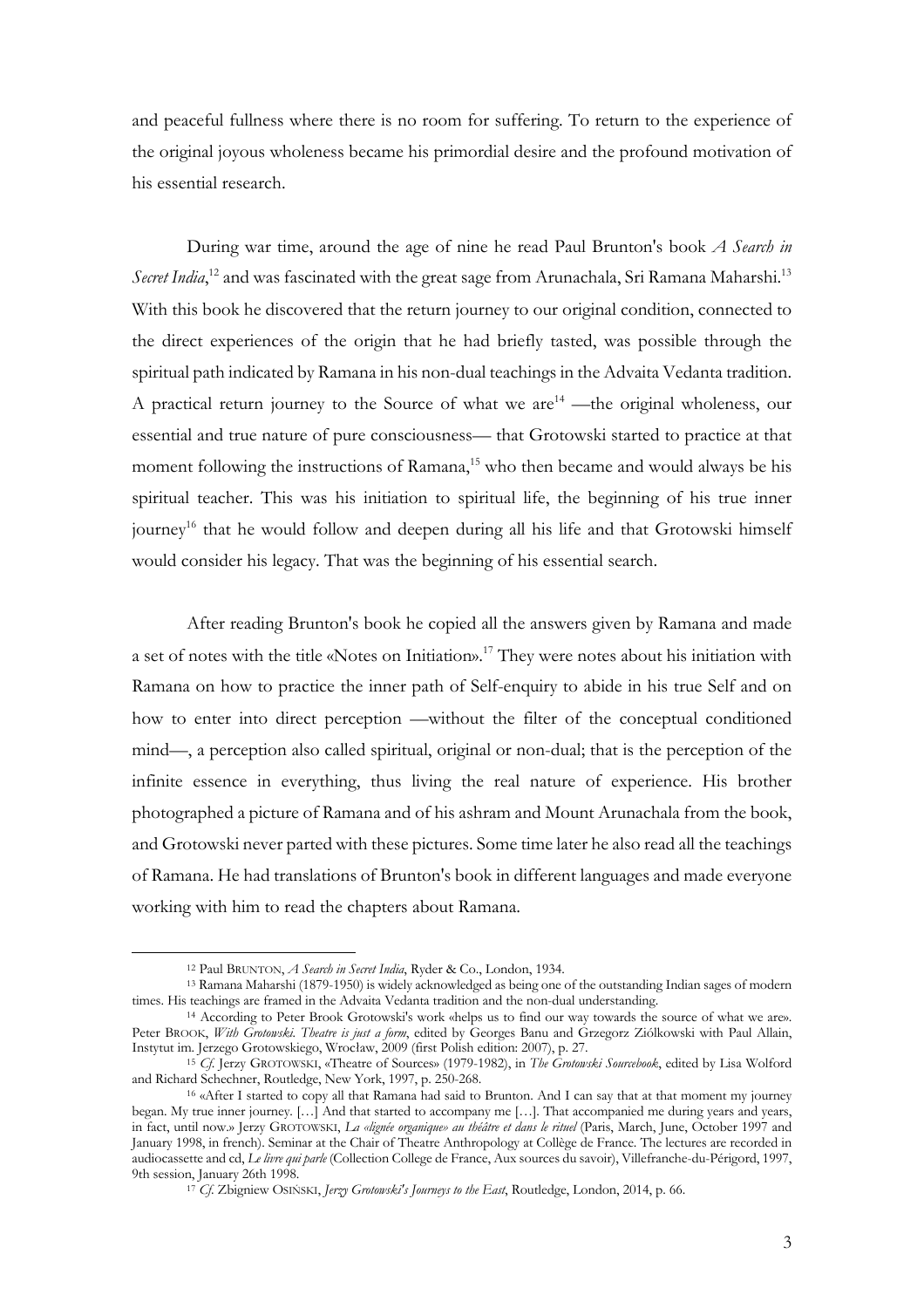Brunton's book accompanied Grotowski for his entire life. In it, Paul Brunton accounts how he met his own guru, Sri Ramana Maharshi, after seeking the true and authentic spirituality all around India and founded the purest and highest spirituality in Ramana. In his teachings, Ramana indicates to dive deep within yourself without attachment, to let the mind sink in the Heart of awareness and to find out the truth behind your mind, your true Self. He advices to cast aside the idea that you are the body-mind and to establish yourself in and as your true nature of pure awareness, infinite, divine, eternal. Abiding in your real Self, your innate peace will flow into you, and the belief of being a person or separate entity will dissolve and you will merge totally surrendered in your Original Source of infinite awareness. Ramana's path became Grotowski's essential research, his inner journey that influenced his theatrical work and evolved privately with the discovery of the possibility of a real unveiling of himself and of the actor in a true meeting —a sacred communion feeling a temporary dissolution of his self-imposed limitations and tasting the consequent revelation of his true self. In this unveiling Grotowski started to briefly feel the peace, freedom and love inherent in our Source, that joyous fullness so longed for.

At the end of 1968 due to an intense lack of sense in his life Grotowski feels the strong need to go to India to the land of his teacher Ramana, in Tiruvannamalai and Mount Arunachala, where he makes a pilgrimage to the ashram of the great sage. He lives a strong experience feeling the presence of Ramana in himself.<sup>18</sup> This provokes the beginning of a deep transformation in him, either inner and profound as well as a radical change of his external aspect. He feels clearly that he has to leave his professional trajectory in theatre and devote himself fully to his deepest and most precious primordial desire, his essential search for the original wholeness following the path of his spiritual teacher, Ramana Maharshi.

From 1970, after his third pilgrimage in India, Grotowski starts to share very carefully his personal and private research in the field of ancient inner techniques used for the return journey to the Source indicated by Ramana, with a very small nucleus of collaborators in the silence and isolation of Brzezinka's forest. It was a closed work for three years, called the «Path of Knowing», focused on individual work and the possibility of rediscovering direct perception, and also on the experience of true communion between humans, experience that Grotowski would call *Holiday*. That was the essence of the later paratheatrical experiences

<sup>18</sup> *Cf*. Zbigniew OSIŃSKI, *Jerzy Grotowski's Journeys to the East*, Routledge, London, 2014, p. 67.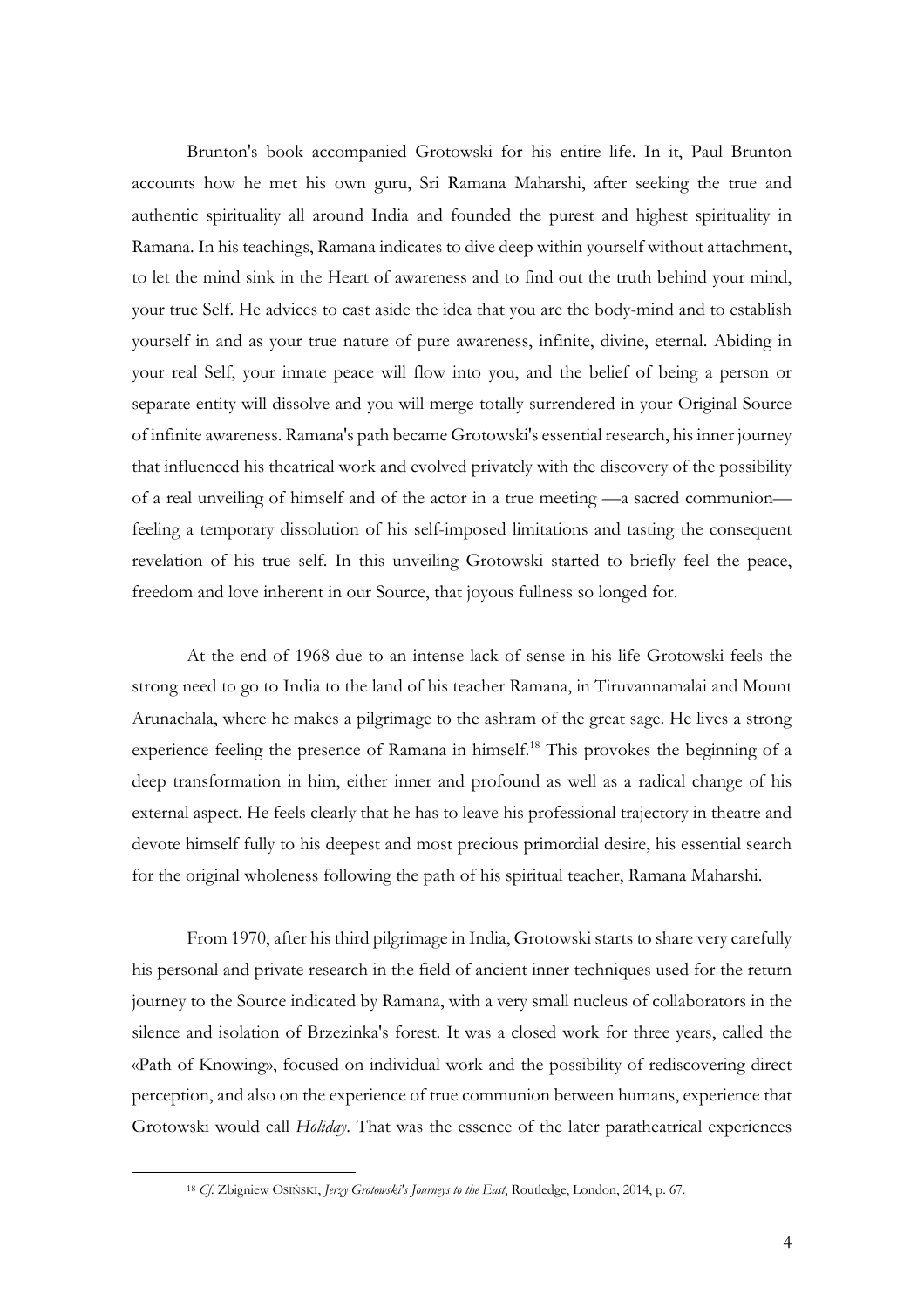but Grotowski continued to develop this line of research almost privately with a few collaborators and totally independent from the open and public paratheatrical activities conducted by his colleagues from the Theatre Laboratory, which were focused on group experience and which would be shared gradually with larger groups of people and known as Paratheatre or Active Culture.<sup>19</sup>

Grotowski's personal and private line of research on the Advaita inner journey to the Original Source following the teachings of Ramana was known publicly around 1977 under the name of the project «Theatre of Sources». So, Theatre of Sources is not the continuation of the line of work of Theatre of Productions and Paratheatre, as it is normally presented, but the continuation and opening of Grotowski's personal path, shared privately with a few collaborators from 1970 to 1976, <sup>20</sup> becoming his official line of research with the international project «Theatre of Sources» around 1977, and finally culminating under the name of «Art as Vehicle».<sup>21</sup> That was his one and only essential research; to find a practical way to access our Original Source of non-dual awareness, where we establish ourselves in and as our true nature of open, transparent, impersonal awareness. That's the path to the experience of non-duality —the non-dual nature of reality— which is the heart of all great spiritual traditions.

Grotowski gives us clear hints of the Advaita return journey to the Source indicated by Ramana and followed by himself since he was a child, in the text «Performer»<sup>22</sup>—the key text on the final stage of his essential research— and also in his last seminar,<sup>23</sup> where the last session was devoted to «Ramana Maharshi and the different "return paths" to the Original state, the "Beginning"». To approach the text «Performer» in the light of non-dual understanding and the teachings of Ramana Maharshi —Grotowski's spiritual teacher—, and also taking Grotowski's last detailed and maturest reflections on his essential research and

URL <https://grotowski.net/en/media/audio/interview-jerzy-grotowski-marianne-ahrne>

<sup>19</sup> Jerzy GROTOWSKI, *Interview with Jerzy Grotowski by Marianne Ahrne*, place and time of the interview unknown (probably between 1980 and 1981). Language: French. Duration: 01:43:25.

<sup>20</sup> Jerzy GROTOWSKI*,* «Tecniche originarie dell'attore» (Roma, 1982), non published partial transcription of the seminar by Luisa Tinti, Istituto di Storia del Teatro, Università di Roma «La Sapienza», 1982, p. 156.

<sup>21</sup> According to Peter Brook, Grotowski's «Art as vehicle» is the recovering of an old spiritual tradition in which a very specific kind of doing is used as a support for the inner search for God. *Cf*. Peter BROOK, «Grotowski, Art as a Vehicle» (1987), in *With Grotowski. Theatre is just a form*, edited by Georges Banu and Grzegorz Ziólkowski with Paul Allain, Instytut im. Jerzego Grotowskiego, Wrocław, 2009 (First published in Polish: 2007), p. 34.

<sup>22</sup> Jerzy GROTOWSKI, «Performer» (1987), in *The Grotowski Sourcebook*, edited by Lisa Wolford and Richard Schechner, Routledge, New York, 1997, p. 374-378.

<sup>23</sup> Jerzy GROTOWSKI, *La «lignée organique» au théâtre et dans le rituel* (Paris, March, June, October 1997 and January 1998, in french). Seminar at the Chair of Theatre Anthropology at Collège de France. The lectures are recorded in audiocassette and cd, *Le livre qui parle* (Collection College de France, Aux sources du savoir), Villefranche-du-Périgord, 1997.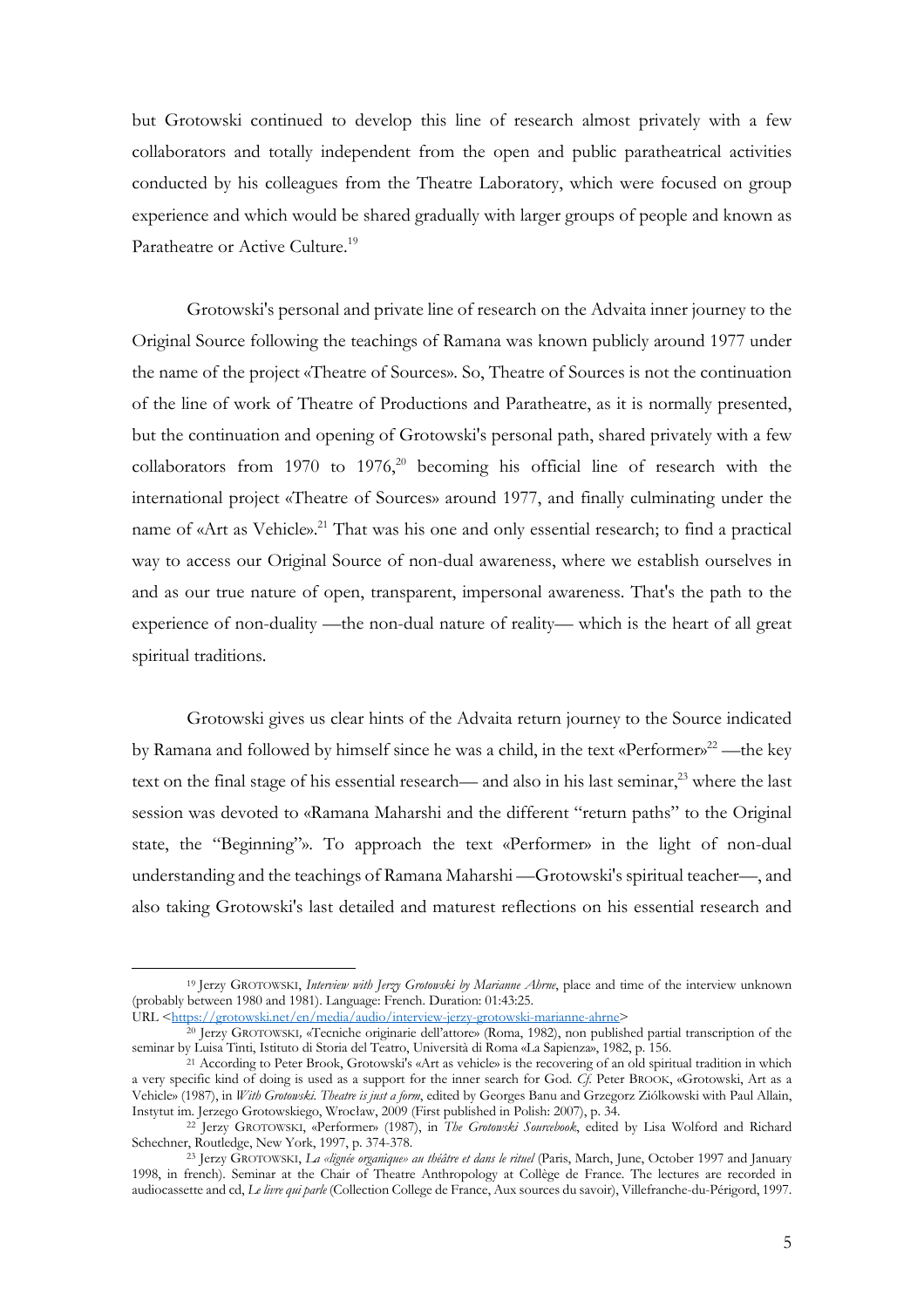personal path into account, gives us a whole new and profound understanding of Grotowski's real work and true legacy.

Ramana's words and message are shining behind all the text. The whole document<sup>24</sup> is an indication of the return journey to our Original Source, our essential nature of pure objectless consciousness. According to Grotowski the last part of the text, a composition called «The inner man», is a description of the return journey to our true Self, indicated by Ramana, but using a European analogy of this process with the words of Meister Eckhart.<sup>25</sup> As Eckhart advises in one of the sermons used by Grotowski, «Whoever does not understand what I say should not be disheartened by that. For as long as a man is not one with this truth he will not understand my words. For this truth is not veiled and comes directly from the heart of God.»

The two sermons used by Grotowski speak about Eckhart's own spiritual experience in the inner journey towards the unity with God. Grotowski's composition with some fragments of the sermons starts stating that «Between the inner man and the outer man there is the same infinite difference as between the heaven and the earth.» That is the infinite difference between truth and illusion. The inner man is what we are and the outer man is what we erroneously think we are. According to the text, when we are established in what we are, in our real self, our essence, the inner man, infinite and eternal, there is peace, freedom, love, joy, complete fullness. That's our home, our origin, the Beginning. There, there are no objects because it is the infinite source of all potentialities. It is prior to anything finite, prior to the mind, prior to duality. And as Eckhart says in the sermon, «in this breakthrough, the return to God, I discover that I and God are one.»

<sup>24</sup> The majority of Grotowski's texts come from orality, where —as a tradition of direct oral teaching—a true relation towards understanding emerges between the speaker and the receiver. In «Performer», departing from the notes taken during his lectures on 14-15 February and 17 March 1987, Grotowski reformulates and synthesizes them in a very condensed manifest; adding at the end a free composition —called «The inner man»— based on fragments of two sermons of Meister Eckhart: *Beati pauperes spiritu, quoniam ipsorum est regnum caelorum* and *Nolite timere eos qui corpus occidunt, animam auyem occidere non possunt*.

<sup>&</sup>lt;sup>25</sup> Eckhart von Hochheim (1260-1328), commonly known as Meister Eckhart, was a German theologian and Dominican Christian mystic. «All this description [of Eckhart] about a journey is the same journey that the Sufi eremite and Ramana spoke of. And this appears in the European culture. It has been normally considered heretic, but what is most important is to understand that this has not worked for people as a doctrine but as an indication about what one can do as a personal journey or we can say inner journey, or vertical.» Jerzy GROTOWSKI, *La «lignée organique» au théâtre et dans le rituel* (Paris, March, June, October 1997 and January 1998, in french). Seminar at the Chair of Theatre Anthropology at Collège de France. The lectures are recorded in audiocassette and cd, *Le livre qui parle* (Collection College de France, Aux sources du savoir), Villefranche-du-Périgord, 1997, 9th session, January 26th 1998.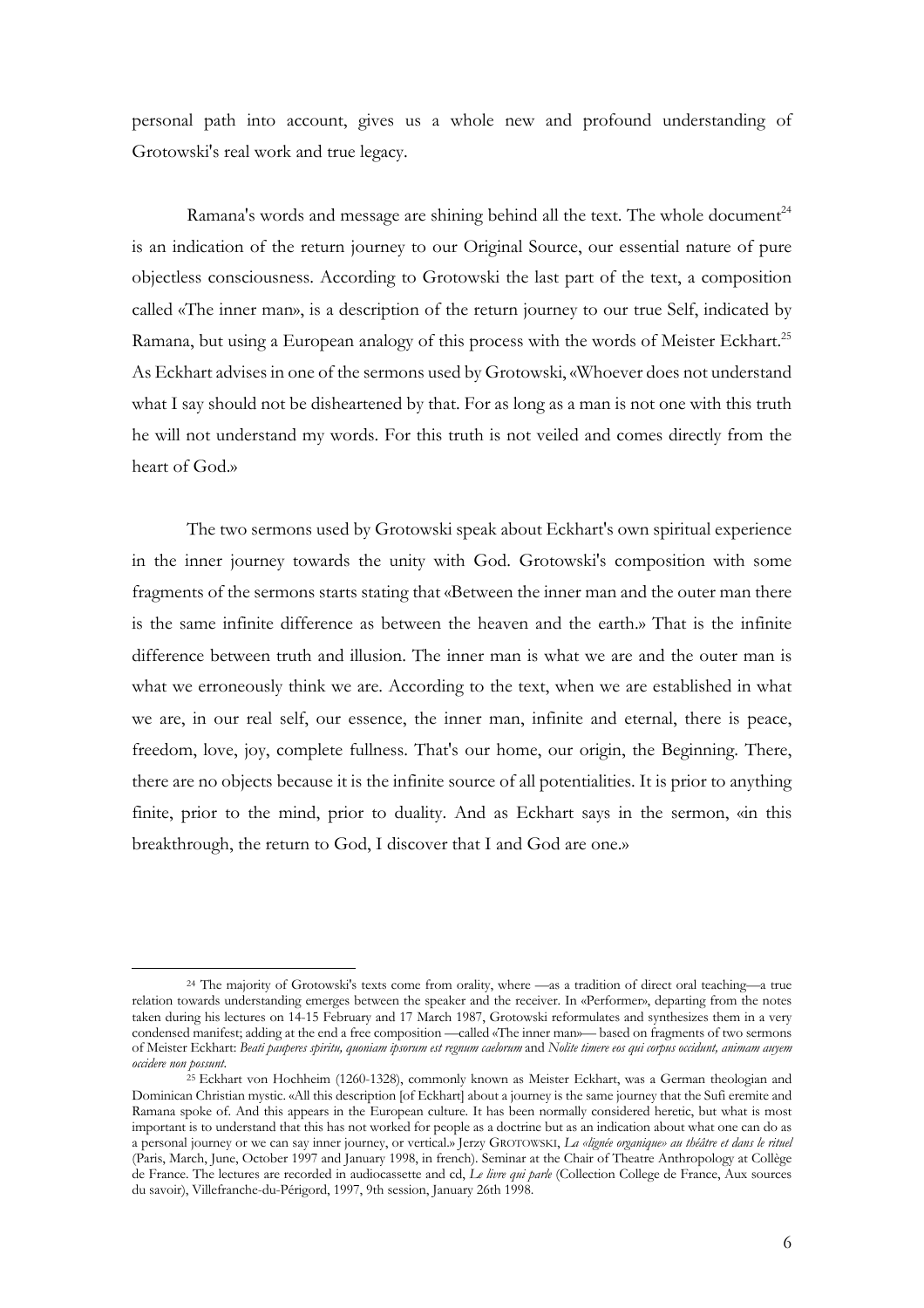It is the mind which divides the seamless intimacy of our experience into a multiplicity and diversity of objects. When we go out from our divine home and enter into objective human experience, we apparently separate ourselves from our source and we identify ourselves with the body-mind, finite and temporary. That's the birth of the outer man, the separate self, ego or person. And so, feeling to be a finite fragment of the infinite totality that we really are, we feel incomplete, we feel a sense of lack, and believing to be temporary we feel fear, insecure, thus we feel in us the need to return to the freedom and peace of our original condition, our essential being. Here begins the spiritual return journey to our essence.

In «Performer» Grotowski gives us some practical details about this essential path using also the sacred words of the Rig Veda Samhita and the Mundaka Upanishad, spiritual ancient Hindu texts about the supreme knowledge. They speak about the knowledge of our true nature and the primordial unity with our true self of infinite eternal awareness, with the parable of the two birds. There is on bird who picks and the other one who looks on, quotes Grotowski. The «bird who looks on» is the inner man —that in us which is aware or our essential and true nature of awareness— in peace, and the «bird who picks» is the outer man, the illusory entity appearing from our identification with the body-mind. Identified with the limits and destiny of the body-mind we are destined to suffer.

The inner process indicated by Grotowski, which he learned from Ramana, is the inner itinerary through the vertical axiality of Being; the passage from the outer man manifested in time to the still presence outside time, which is immortal. Time appears with thought so outside time, again, means prior to the appearance of the mind. Prior to the mind we find its source, its essence, that is just pure awareness, non-dual awareness. In this process or journey we go from ignorance, ignoring our true nature, to knowledge, first hand experiential knowledge of our true and essential being. That's real knowledge, it is the knowing coming from direct experience and not theories or beliefs, coming from doing and not from thinking. As Eckhart advised us, we have to make the journey to understand.

In the text Grotowski uses the expression from Ramana, the «I-I», to indicate the journey from the illusory I to the true I. From the thought made I to the I that is the real I, from the I-Thought, that is the mind, to the I-I, that is the presence of awareness. We detach ourselves from the belief to be the body-mind where we were totally lost in experience, we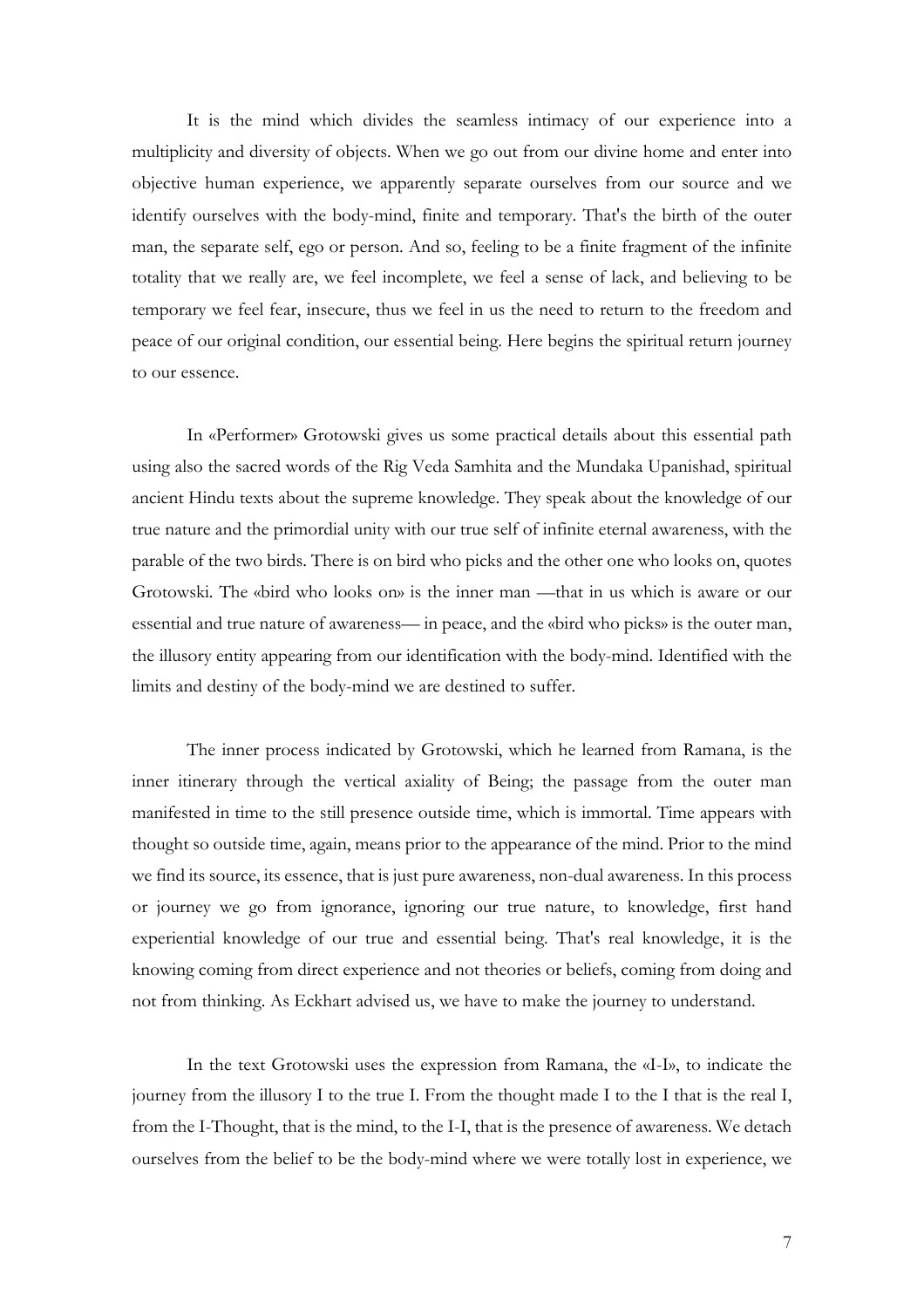make a step back, we establish ourselves as the «bird who looks on», as that which is aware or the witnessing aware presence, and realize that we are not the body-mind, the «bird who picks». The body-mind —a flow of thoughts, sensations and perceptions— is perceived by us. If I'm not the body-mind, Who am I then? That's Ramana's Self-enquiry's question, the sacred invitation that initiates the inner process to our true I. We are that which perceives the body-mind-world, we are that which is present and aware, we are the presence of awareness. Disidentified from name and form, we can establish ourselves and abide in and as our real nature, the still presence of awareness. In the inner process of abidance in our true and only Self of unlimited and ever present, inherently peaceful and unconditionally fulfilled awareness takes place what Grotowski names as a «transformation of energy», from believing and feeling to be the body-mind to the spacious abidance as awareness; a transformation from the density of matter to the subtlety, transparency and luminosity of consciousness. As Grotowski says, from heavy organic energies to subtle energies, from the outer man to the inner man.

This inner process is the first step in Ramana's and Grotowski's path. But that's half stage of the process. That's the Vedanta or inward facing aspect of the Advaita or non-duality path. That's the classical Vedanta position of the «witness», where there is still duality. There are still «two birds»: the witness presence and the movement of life —thoughts, memories, images, feelings, sensations, perceptions, actions, relations.

During many years Grotowski developed and refined sourcing active techniques to access and abide in our Original Source. This sourcing primal actions are a bridge between our human experience and the Source of what we are. The term «Performer» refers to this sourcing actions and not to a person, as the obstacle in the inner path is the belief and feeling to be a person, a separate entity, the outer man. The illusory person we believe to be will be lovingly dissolved, as Rumi says, flowing down, and down in ever widening rings of Being. That's why Ramana says «One cannot see God and yet retain individuality». In the same way Meister Eckhart tells us to abandon and let go all of our personal attributes and die to our personal identity or exterior man. To be able to feel that which is eternal in us, we have to let go that which is temporal in us. But a rational recognition of that it's not enough. Our patterns of thinking and feeling have taken their shape, over the years, from the belief and feeling to be a separate self, and only reasoning cannot touch all of our conditioned tendencies deeply rooted in the body. And the body has only two possibilities: or to express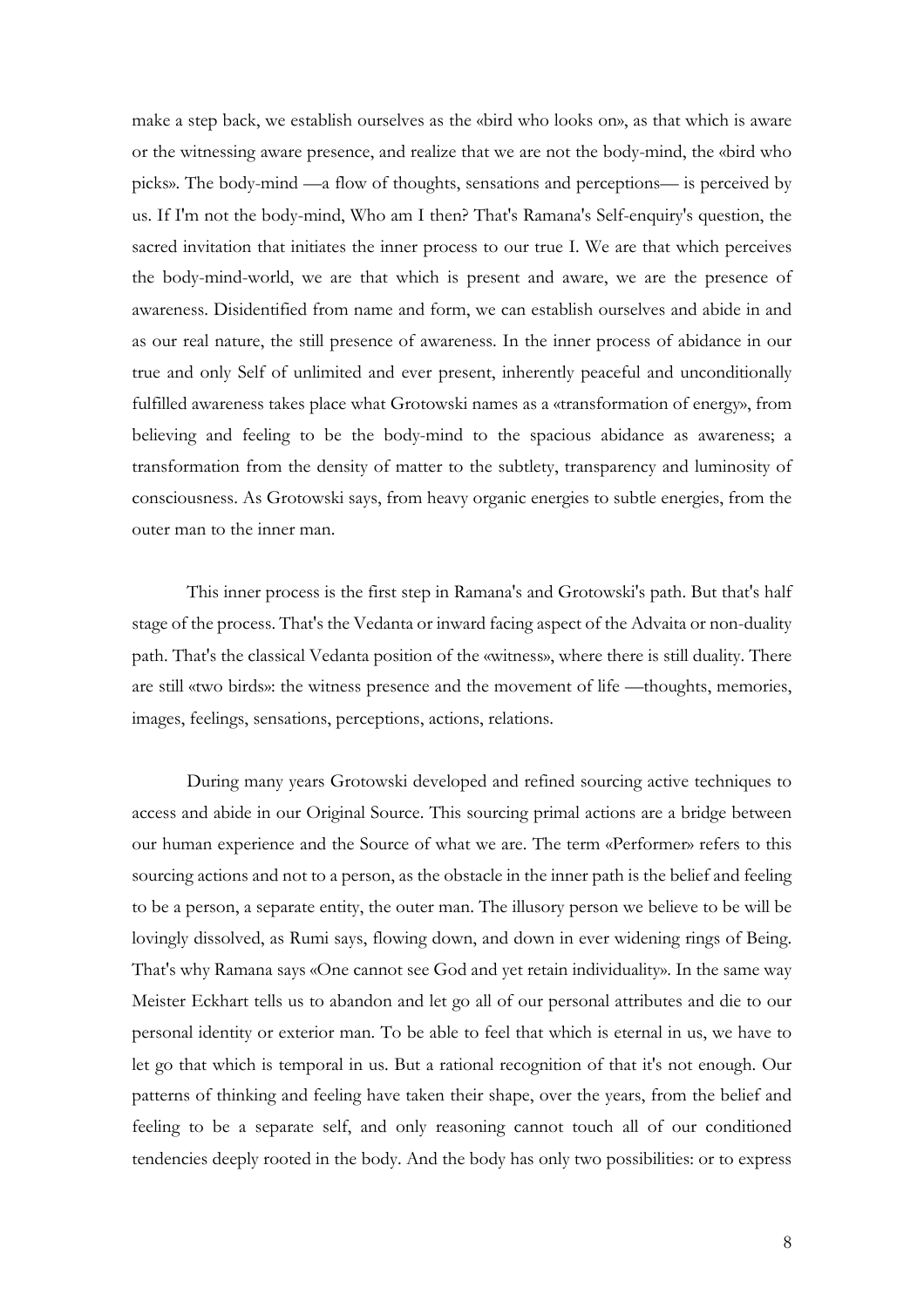the fears, needs and anxieties of the separate self or to manifest the peace and love inherent in awareness.

Grotowski discovered that one way to escape the conditioned habits of the mind and body is through sourcing non-dual actions that allow us to feel the dissolution of the sense of separation and of the habit of being located in the body, implying the dissolution of the feeling to be a limited entity or person. The body-mind liberated from the tyranny of the ego or person is given the opportunity to integrate into its original condition of openness, receptivity, sensitivity, availability, transparency, lovingness, aliveness. Totally surrendered without any resistance, the body is in total osmosis with the source-essence —that's Grotowski's «body of essence» in «Performer»— and the flow of life flows freely through this openness, this open channel, and flourishes in all its potentialities. The sourcing actionrelation flowing freely from the Source, without the obstacle-contraction of the person, springs up organically from the background of silent and vigilant awareness, and is a direct manifestation of the qualities of peace, freedom, love, truth, joy, fullness, aliveness, inherent in our Source-Being.

The body, being a transparent openness, allows the original truth to impregnate every aspect of our experience with its vibrant aliveness, unconditional joy, imperturbable peace and primordial fullness. This process means also a transformation of the way we perceive, from dual perception —the habitual way divided into subject-object— to original non-dual direct perception. Without feeling located, the contracted knower expands into knowing and realizes that all we ever enter in contact with is the knowing of our experience. And we are that knowing. In this recognition the knower —the «witness bird»— and the known —the «bird who picks»— merge into knowing. The conceptual division of our experience dissolves into awareness and we experience the original non-duality; which is in fact the reality of our experience.

It is the evidence of our experience that all there is in the experience of «my hand on the table» is the experience of sensing. If we continue the exploration we see that all there is in the experience of sensing is the fact of being aware of that sensing. If we let go the label «sensing» and we go to our direct experience, divested of the layers added by the mind because this journey is towards that which is essential, prior to the conceptual mind— we arrive to our direct realization that all there is in our experience of «my hand on the table»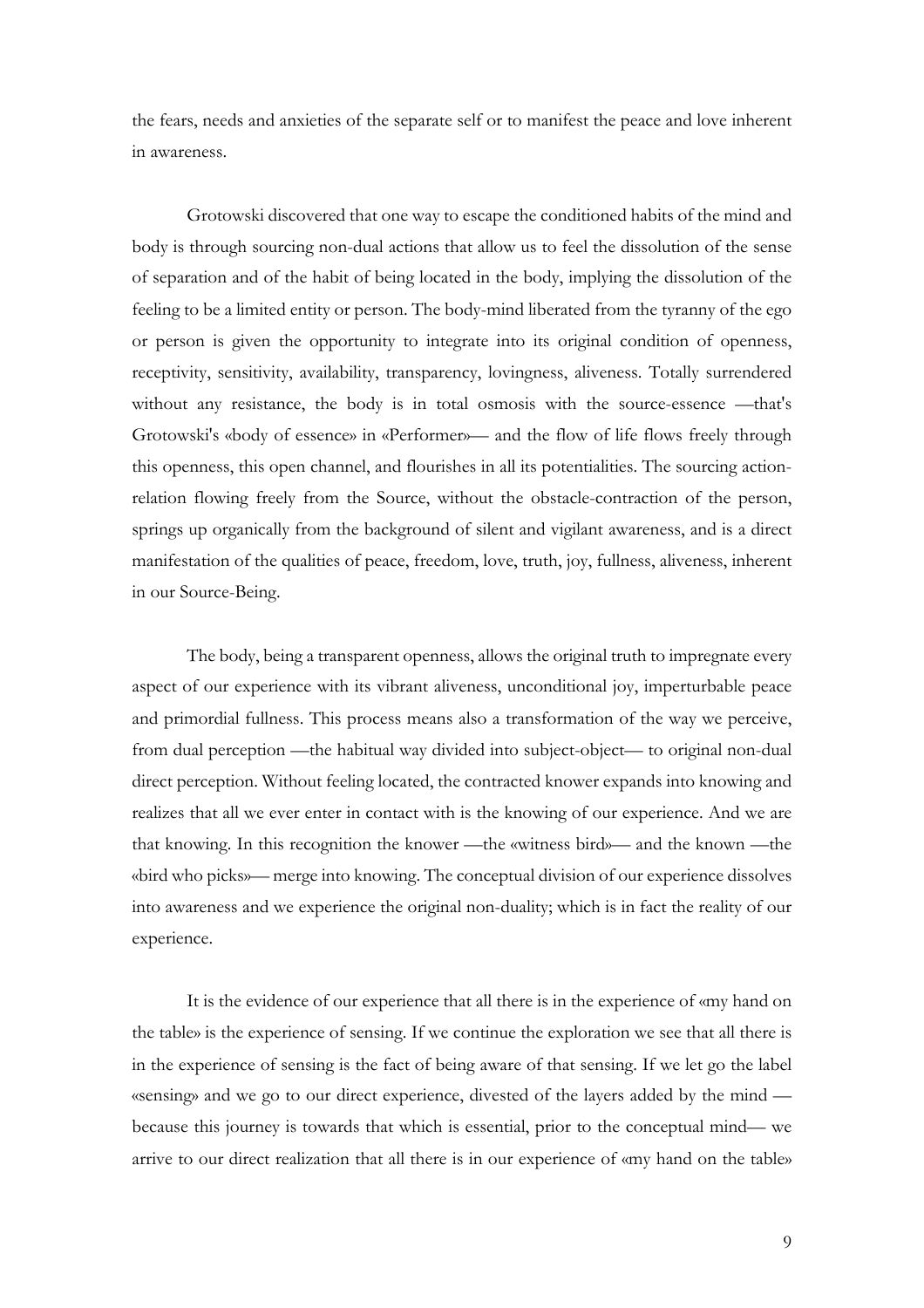—and it's the same for any other sensation, thought, image, memory, feeling or perception is unlimited consciousness. Only one substance, the fact of being aware or consciousness or awareness, which is our essence and of everyone and everything. Only one Being, infinite and eternal. As William Blake said, if the doors of perception were cleansed everything would appear to man as it is, Infinite. The world, seen in the light of impersonal awareness, reveals itself as a permanent miracle, a divine display that celebrates its invisible source. That's the second aspect of the journey, the outward facing path.

That was the key question for Grotowski, the conjunction or yoga or unity of the two aspects of our reality, the divine and the human, our essential being and our human experience; abiding in our true self but at the same time fully surrendered without resistance to the great joyous current of life. That's the Advaita or non-dual conjunction of light or divine source —the Vedanta aspect of Self-abidance or the inward facing path— and allembracing love —the Tantra aspect of Self-surrender or the outward facing path. That makes this path inclusive and complete; as it includes all the fields of our experience. Truth and love. Repose and movement. Awareness and experience, with the realization that experiencing and the presence that experiences are inseparable. They are in fact one and the same experience.

Grotowski's path implies the complete Advaita journey where the two aspects —the formless Absolute or Consciousness and the manifested world or experience— merge in a complete-whole, unique spiritual journey. Grotowski, a closet Advaita teacher, has the uniqueness of reintegrating the wholeness, the completeness of the genuine Advaita path in a direct organic experience of primordial original non-duality. As Grotowski says in the text, in experience the couple, the «two birds», doesn't appear as separate, but as full, unique. All we find in our experience is consciousness and its activity or modulation or coloring. Only consciousness. Only one substance, not two. A-dvaita means not two. That's the experience of non-duality. And that's Grotowski's essential path to our original joyous non-dual wholeness. A new and true way of living.

The images Grotowski used in his last lecture on January 26th 1998 at the Théâtre du Rond-Point in Paris —that was also his last public appearance— to show the fulfillment of the spiritual process he describes in «Performer» were video recordings of Ramana Maharshi, where Grotowski makes us to observe carefully the Indian sage in the beginning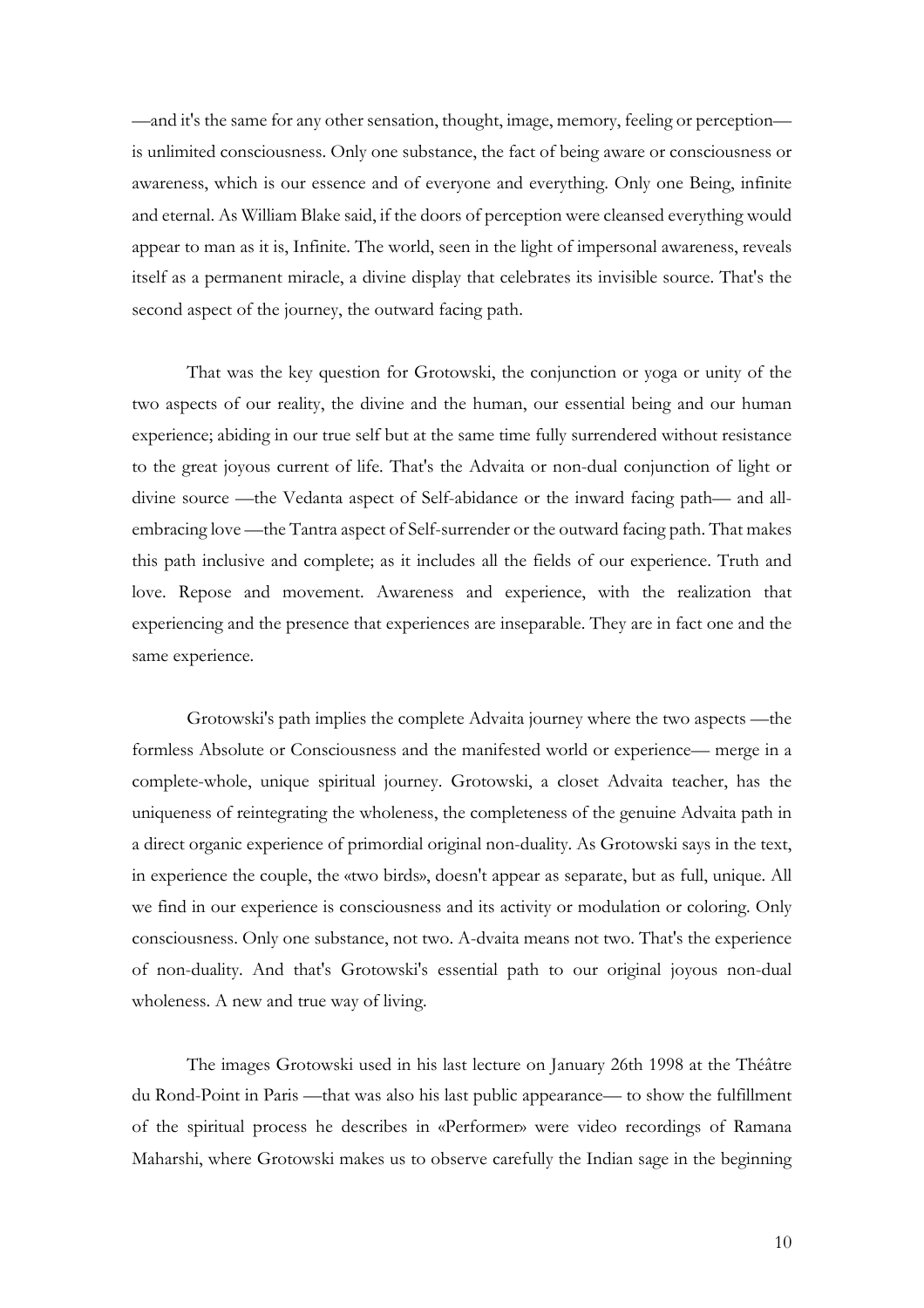of his inner process to the Supreme immersion in the deep peace of his essential being of awareness, that the Polish disciple said to feel also in him by the effect of induction. Affirming that all in Ramana, the «great avatar», testified his permanent abidance in the divine presence.

Grotowski ended the lecture presenting four proposals to illustrate the return journey to our non-dual origin indicated in «Performer»; the inner journey to our essential nature, infinite and divine. The first one was the path to the Heart of awareness taught by Ramana, and about the other three he said they were different analogies of the same journey indicated by the sage of Arunachala; and those were the path to the essence of the mind indicated by the Sufi yogi eremite in Brunton's book, <sup>26</sup> the path to the unity with the Divine indicated in the fragments of the sermons by Master Eckhart quoted in the «The inner man» <sup>27</sup> and the path to our eternal origin or the Beginning indicated by Jesus in the gnostic gospel of Thomas.28

Grotowski's path gives us a taste of infinity in our human experience, where we discover that awareness lives in eternity but dances in time.

Four days after Grotowski's death the words of Ludwik Flaszen were:

Da bambino, a Nienadówka, un paesino vicino a Rzeszów, aveva letto un libro sui saggi dell'India. In questo paese verranno disperse le sue ceneri, secondo le sue ultime volontà, sul Monte Arunachala, nei pressi della dimora del saggio Ramana Maharshi, a cui è rimasto fedele per tutta la vita.29

<sup>26</sup> Paul BRUNTON, *A Search in Secret India*, Ryder & Co., London, 1934, «The Sage who never speaks», chapter VII, p. 104-116.

<sup>27</sup> Jerzy GROTOWSKI, «Performer» (1987), in *The Grotowski Sourcebook*, edited by Lisa Wolford and Richard Schechner, Routledge, New York, 1997, p. 374-378.

<sup>&</sup>lt;sup>28</sup> The Gospel of Thomas is a profound approach to the direct teachings of Jesus. One hundred and fourteen sayings attributed to Jesus, in fully accordance with the non-dual understanding. It is considered a gnostic gospel. We speak here about «gnosi» in his original sense as the experiential knowledge of the Divine; the knowing of God through the deep knowing of one self, in the understanding that our true nature and the divine presence are identical. The «secret» words of Jesus also remind us to return to our non-dual origin, the Beginning, to that what we are prior to our birth.

<sup>29</sup> Ludwik FLASZEN*,* «Se ne è andato», in *Essere un uomo totale. Autori polachi su Grotowski. L'ultimo decennio*, edited by J. Degler and G. Ziółkowski, Titivillus, Corazzano (Pisa), 2005, p. 131-132.